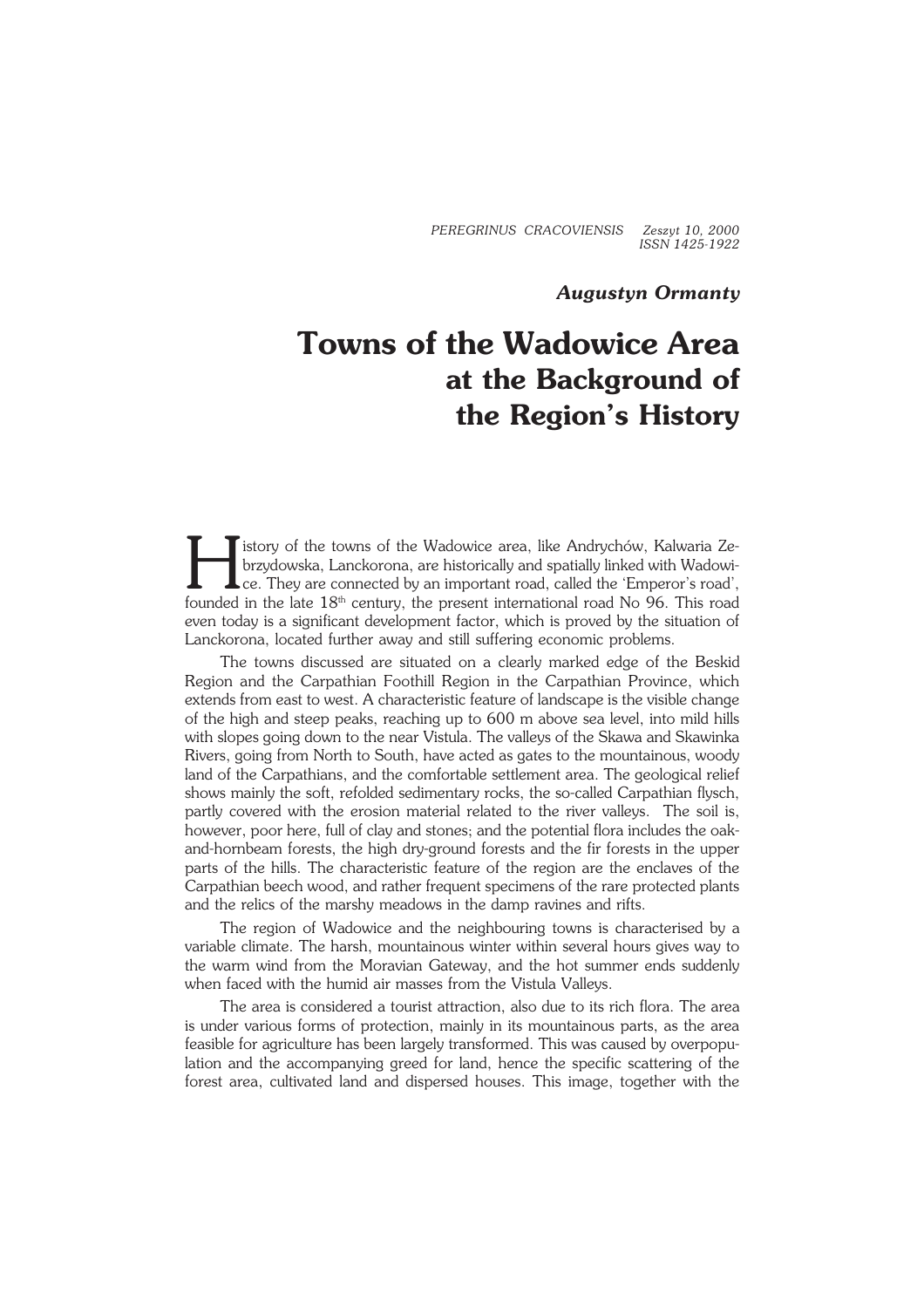relief constitutes a picturesque landscape, but also a land difficult for implementing a rational, modern system of management.

The oldest traces of civilisation date back to ca. 4000 BC, the times of Neoli− thic settlements on the main Vistula route and in the Carpathian Foothills, which replaced the culture of the Stone Age. Archaeological excavations also confirmed the existence of settlements related to the Łużyce culture (1700 – 700 BC). Around fourth century AD the Celtic tribes crossed the area, and in the Roman period (until fourth century AD), the entire South of Poland cultivated the Przeworsk culture, traces of which were found in the Soła and Skawa River Valleys. The finding of Roman coins proves that the Wadowice area was crossed by merchant routes he− ading towards the Baltic Sea. Alexei Semionov also writes about the invasions of the Huns and Avars in the fifth and sixth century AD, and mentions the dependen− ce of these regions on the short−lasting states of the Vistulanians and Great Mora− via.

From the late 10th century, the Skawa Basin saw the clash of Polish and Czech interests. The fortified settlements occur, as documented in the archaeologi− cal research of Zator, Bugaj and Izdebnik, and in the written sources.

In the late  $12<sup>th</sup>$  century the border was set at the Skawinka and the Vistula Rivers. The area of Wadowice and Andrychów, lying west of the Żar Mountain stayed within the independent Duchy of Opole. On the side of the Duchy of Cra− cow lay the Upik Mountain (Lanckorona) and the 'Radwański' or 'Radwanicki Cor− ridor' area, covering Brody, Zebrzydowice and Przytkowice, where the Radwanita Family lived on the Duke's charter. At the turn of the  $14<sup>th</sup>$  century, the Silesian borderland became dependent on the Principality of Bohemia. This fact had to be acknowledged by King Casimir the Great who renounced the land in an internatio− nal treaty.

The area was divided by the Polish and Czech border. Opposite each other, four watchtowers were erected: on the Polish side, there was the Lanckorona Ca− stle, first mentioned in 1359, and on the Czech side – the Włodkowa tower, famous for roque-knights on the Żar Mountain. In the mid−14<sup>th</sup> century Lanckorona rece− ived municipal charter, and that was also the first mention of Handrichow village (the initial name of Andrychów). Wadowice was mentioned as well, as a town which, together with Zator and Oświęcim, belonged to the Duchy of Oświęcim. In 1445 the Duchy of Oświęcim was split into three parts. The area of Andrychów and Wadowice up to the Żar Mountain and the Skawinka Valley belonged now to the new Duchy of Zator.

In the  $15<sup>th</sup>$  century, Polish kings were successful in claiming back the western Silesian duchies. In 1475 King Casimir IV Jagiellończyk (of the Jagiellonian dyna− sty) bought back the Duchy of Oświęcim, and in 1494 John I Albert bought back the Duchy of Zator, thus returning the Wadowice area to Polish rule.

The  $14<sup>th</sup>$  and  $15<sup>th</sup>$  centuries saw intensive German colonisation of Silesia. The number of immigrants increased, especially the land−owners and the clergy. A simi−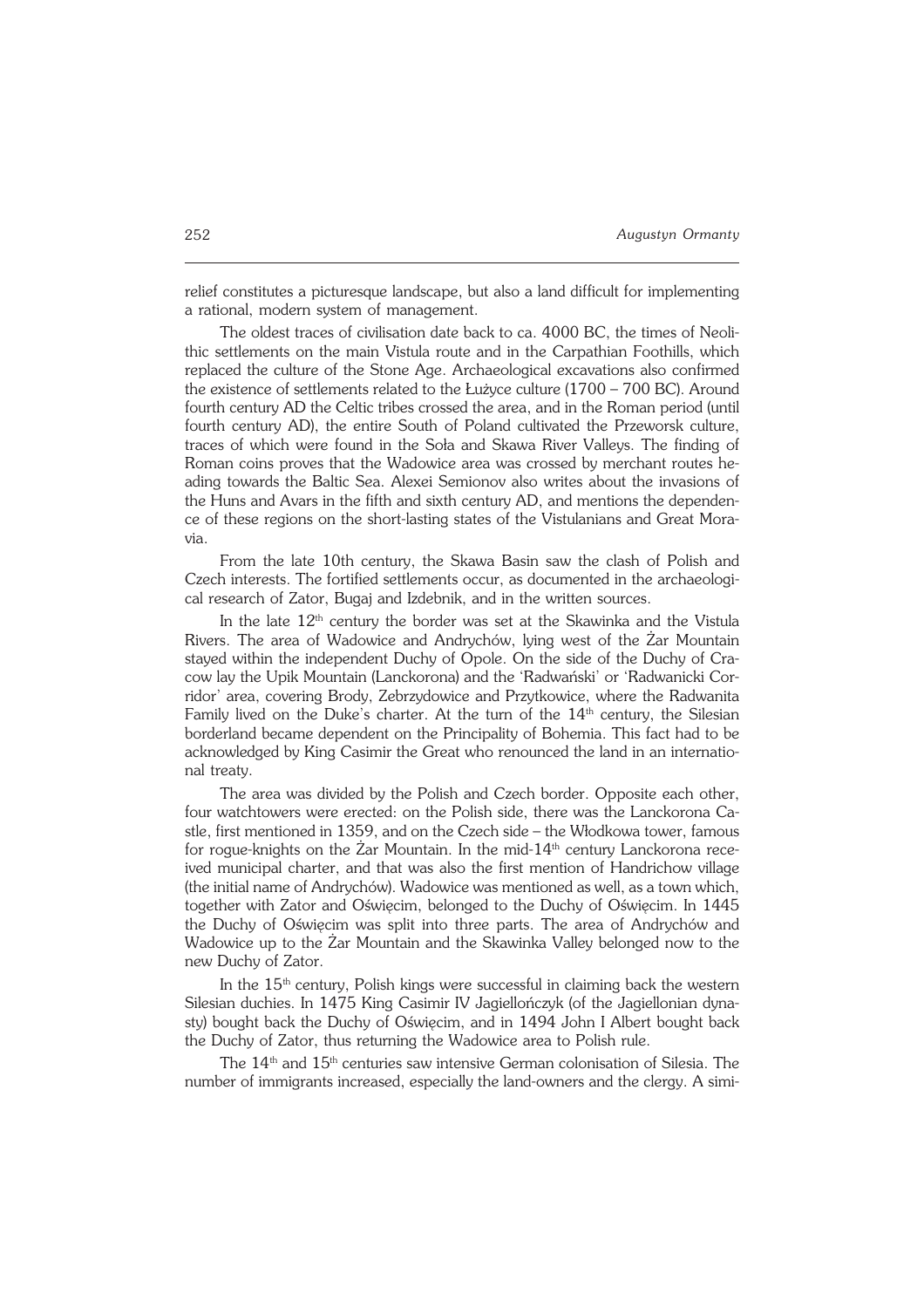lar situation was observed in the neighbouring Principality of Bohemia, where the discriminated Hussite Church spread 'like fire'. The Hussite Wars not only forced some people to seek refuge in Silesia, but also caused damage and riots in the Duchy of Oświęcim itself. The economic recession was observed in Andrychów and Wadowice.

The history of Lanckorona and the 'Radwanicki Corridor' was much much more peaceful. King Casimir the Great and his successors took care of the border− land, confirmed and extended the charters of Lanckorona and improved the posi− tion of the Radwanita family. In the late 15<sup>th</sup> century, chronicler Jan Długosz mentioned the Zebrzydowski family at Zebrzydowice and Brody. The family marked the beginning of the famous line of the magnates.

The formal incorporation of the Wadowice area to the Polish Crown was performed in the times of the last kings of the Jagiellon family. The obstacle consi− sted of the religious differences, as in the multi−national Silesian melting pot, new religious ideas became very popular. Even a local branch of Calvinism was formula− ted, and practised by burgesses, noblemen, and peasants. The first congregation was created in the Myszkowski estate, and by the late  $16<sup>th</sup>$  century, every third parish in the Wadowice area and the Radwanicki Corridor up to the areas of Przy− tkowice and Stryszów belonged to a church other than the Roman Catholic Church.

In the 16<sup>th</sup> century the town flourished. Wadowice received from the Polish kings numerous economic charters, fairs and customs duties. The municipal selfgovernment was subject to the Cracow Starost, yet it had broad competencies. Andrychów, on the other hand, was a private property in the centre of the Schilling estate, and probably already then became the weaving craft centre.

The Wadowice area within the former Duchy of Zator with the capital in Oświęcim belonged to the County of Silesia. The Lanckorona Starostship and the Radwaniecki Corridor were annexed to the Szczyrzyce County. The history of the castle shows that the Starostship was traded and fought for until it was acquired by the Zebrzydowski family in 1588.

The town itself was rather modest and dependent on agriculture, although it was self−governmened, and had many economic charters, as well as city walls. The 16<sup>th</sup> century brings some information on the early forms of self-government in some of the towns discussed.

In 1359 the village, and in 1366 the town of Lanckorona was established. In 1325 there was a mention about the character of Wadowice. Andrychów was a village at the time, and the area of the present Kalwaria Zebrzydowska was then covered by forest.

In the 15<sup>th</sup> century Lanckorona was already a settled, fully developed town, in many respects similar to the capital, Cracow. Wadowice could boast the renewed municipal charter of 1430, while the small village of Andrychów still did not even have a church. The  $16<sup>th</sup>$  century was not favourable for Lanckorona, which even then suffered because of its location. The self−government structure in Wadowice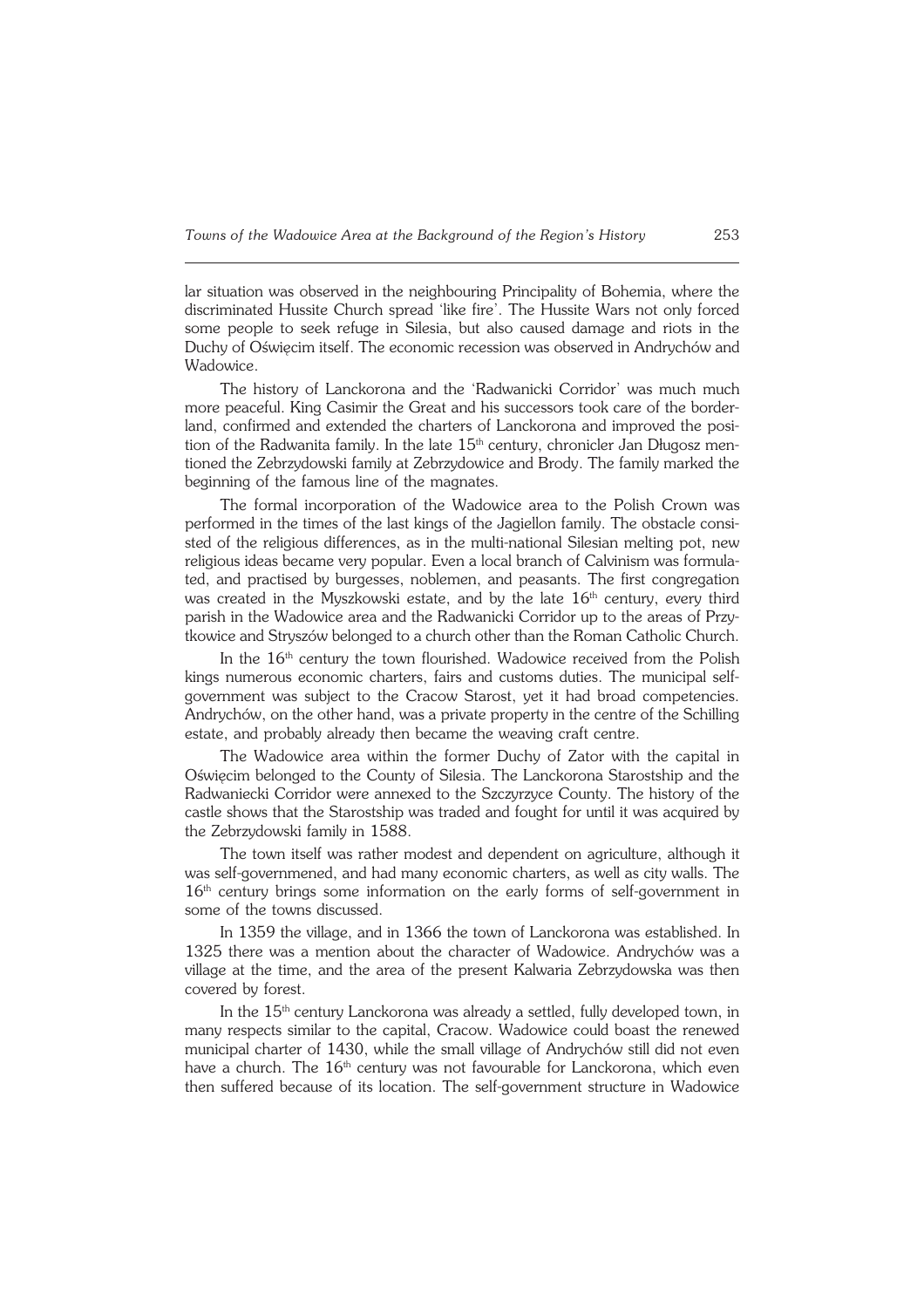was well established, while Andrychów celebrated the foundation of a parish church. The borderland of the Zator and Lanckorona Starostships became the property of magnates. Possibly, the early forms of the local governments survived, although in the  $16<sup>th</sup>$  century Polish Parliament gradually limited the freedom of towns, thus harming the economic wealth of the country. The growth of the Zebrzydowski branch of the Radwanita family caused great changes in the early  $17<sup>th</sup>$  century. Mikołaj Zebrzydowski, the Great Marshal of the Polish Crown and the Cracow Voivode, the Lanckorona Starost, had many posts, yet at the same time fought against the king and his neighbours. This was also the time of the Swedish inva− sion, which damaged the Wadowice area in the mid  $17<sup>th</sup>$  century. After about 50 years another war against Swedes involved the Carpathian Foothills. More turmoil occurred during the patriotic Bar Confederation and the Napoleonic Wars. The wars not only caused the deaths of many people and damage to the buildings, but also the social and economic chaos, numerous taxes for the army, theft, hunger and diseases. The compact, wooden buildings were often destroyed by fire. The periods of failure alternated with attempts to re−establish the former wealth through new trade charters, organised fares and tax exemptions.

Simultaneously, at the eastern end of the Wadowice area, an unusual pheno− menon was observed – the Mikołaj Zebrzydowski foundation in Kalwaria which soon became the centre of religious life, and an example of the architecture and gardening of the Polish Mannerism. Around 1617, on the land belonging to the Bernardine Monastery, Zebrzydów settlement was started, and from the very be− ginning called 'a town'. In 1640 Nowy Zebrzydów (the New Zebrzydów) was gran− ted a municipal charter and a local government, dependant both on the Monastery and the Zebrzydowski family, and their successors.

In 1767 Andrychów was also granted a municipal charter with the local go− vernment dependant on the owner of the estate. The local government of Wadowi− ce, despite its broad functions relied on the Starost of Zator.

After the first partition of Poland the area belonged to the Habsburg Empire, Lanckorona and Barwałd becoming governmental property, which was subsequen− tly sold, while Wadowice County was annexed to the Wieliczka and later Myślenice land. The construction of the 'First Galician Trade−and−Mail Road' created a chance for economic revival of the towns, as the road linked Kęty, Andrychów, Wadowice and Kalwaria with Myślenice, making a connection between Vienna and Lvov. The road had a strategic function as well, as it incurred spatial development of many towns. Governmental communal and military institutions activated, and radically transformed Wadowice, which trend also involved Kalwaria. Only Lanckorona was left aside, the consequences of which it still experiences today.

Tourists of the 19<sup>th</sup> century visiting the Wadowice area observed the outstanding beauty of the landscape and enormous poverty of the region. The  $19<sup>th</sup>$  century began with the Napoleonic Wars of 1805 and 1806. It was also the time of various natural disasters. The inhabitants of Wadowice suffered from the epidemics of cho−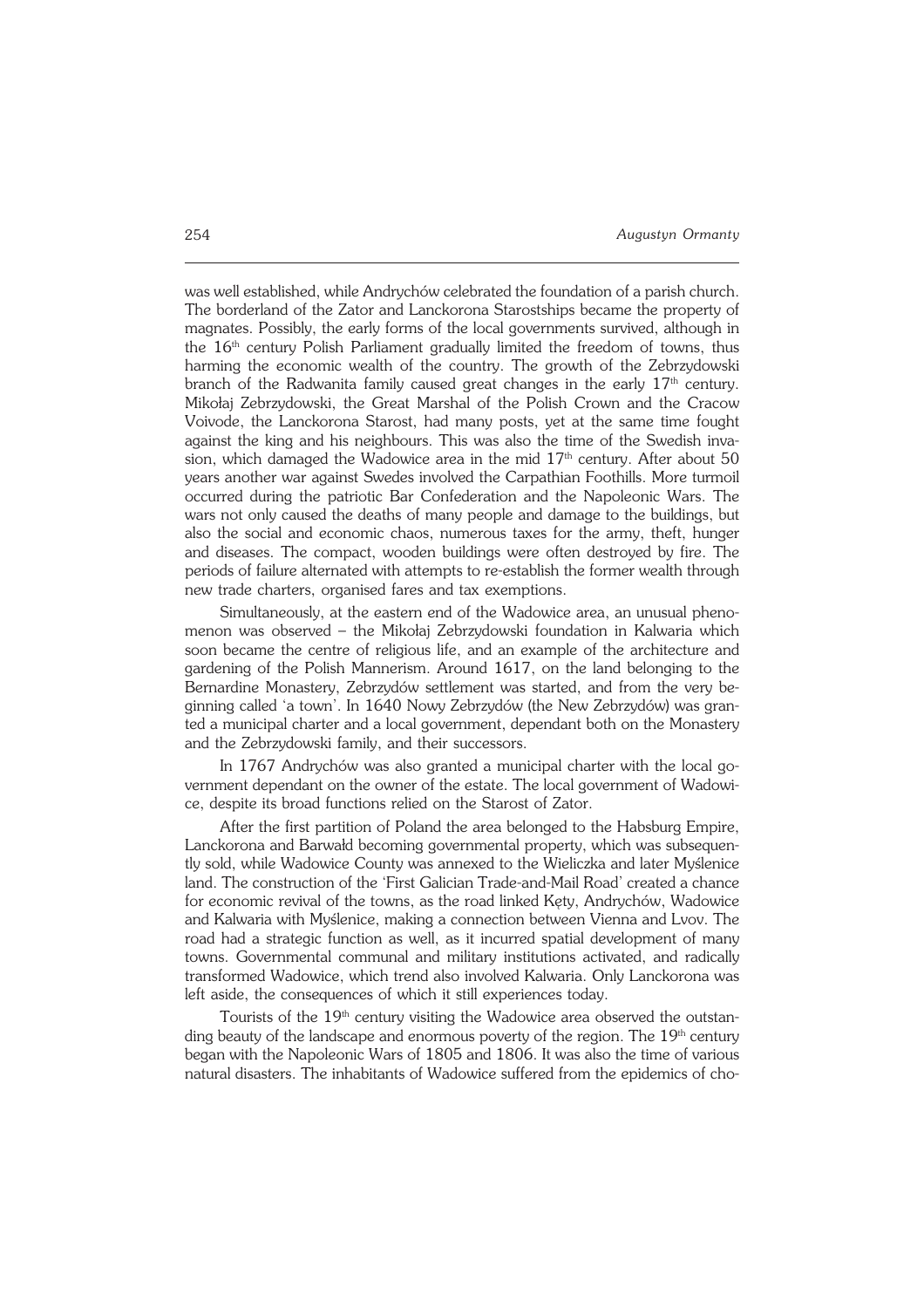lera, crop failures and floods leading to hunger. Galicia saw a wave of peasant rebellions. The peasants, in an attempt to escape the poverty, migrated to towns where they became servants or beggars, or abroad. The situation did not improve even after World War I.

At the same time, however, construction activities flourished, stimulated by changes in the administrative organisation, as well as requirements of the defence, industry, or construction of new roads or railways in the years 1881 – 1888.

Andrychów became a textile industry centre, initially based on the locally cul− tivated flax, and possibly due to the group of German and Belgian immigrants from the 17<sup>th</sup> century, who specialised in this craft. The market for the products manufactured in Andrychów expanded into the neighbouring countries. From the 1830's the production increasingly switched onto the imported cotton, which ruined the farmers, and made the weavers rely on the entrepreneurs, which complicated the existing social and production relations. Andrychów saw the rise of the enriched merchant and factory−owner families, while the town itself became an industrial centre.

In 1819 the capital of the region was moved to Wadowice, which triggered the town's development. In the  $19<sup>th</sup>$  century a number of public buildings were erected, the population grew, and the present market was extended. Cultural life flourished, and the town gave rise to many outstanding citizens.

Kalwaria Zebrzydowska, despite the salt customs offices located here, rema− ined a poor town. The Sanctuary and the Kalwaria's Mysteries, however, became world−famous. Nevertheless, it was hard to live on the poor soil and the servicing of irregularly coming pilgrims. The inhabitants of Kalwaria took up crafts, producing modest furniture for local markets. The dependence on entrepreneurs kept them, however, in constant poverty.

Lanckorona also experienced an unfavourable period, organising fewer mar− kets, and relying on the rather primitive forms of agriculture. As a result, in 1934 it lost its municipal charter. Lanckorona remains under the care of artists and custo− dians, yet attempts to revitalise the town through tourism and heritage protection have not been fully successful. In the period described, local governments under the Austrian partition enjoyed relative liberty. This encouraged the formation of cultu− ral, academic or sport societies, which cultivated local and patriotic traditions. After the abolition of villeinage in 1848, local governments of the so−far private towns became independent from the estate owners.

The war between 1914−1918 fortunately spared the Wadowice area. It was near the front, therefore the inhabitants were recruited to the army and had to organise field hospitals and bear even more poverty. After a period of enthusiasm after acquirement of independence, a new economic crisis came, the effects of which were suffered until the World War II. Andrychów experienced it harshly, with several strikes of the workers. At the same time, local authorities drew attention to